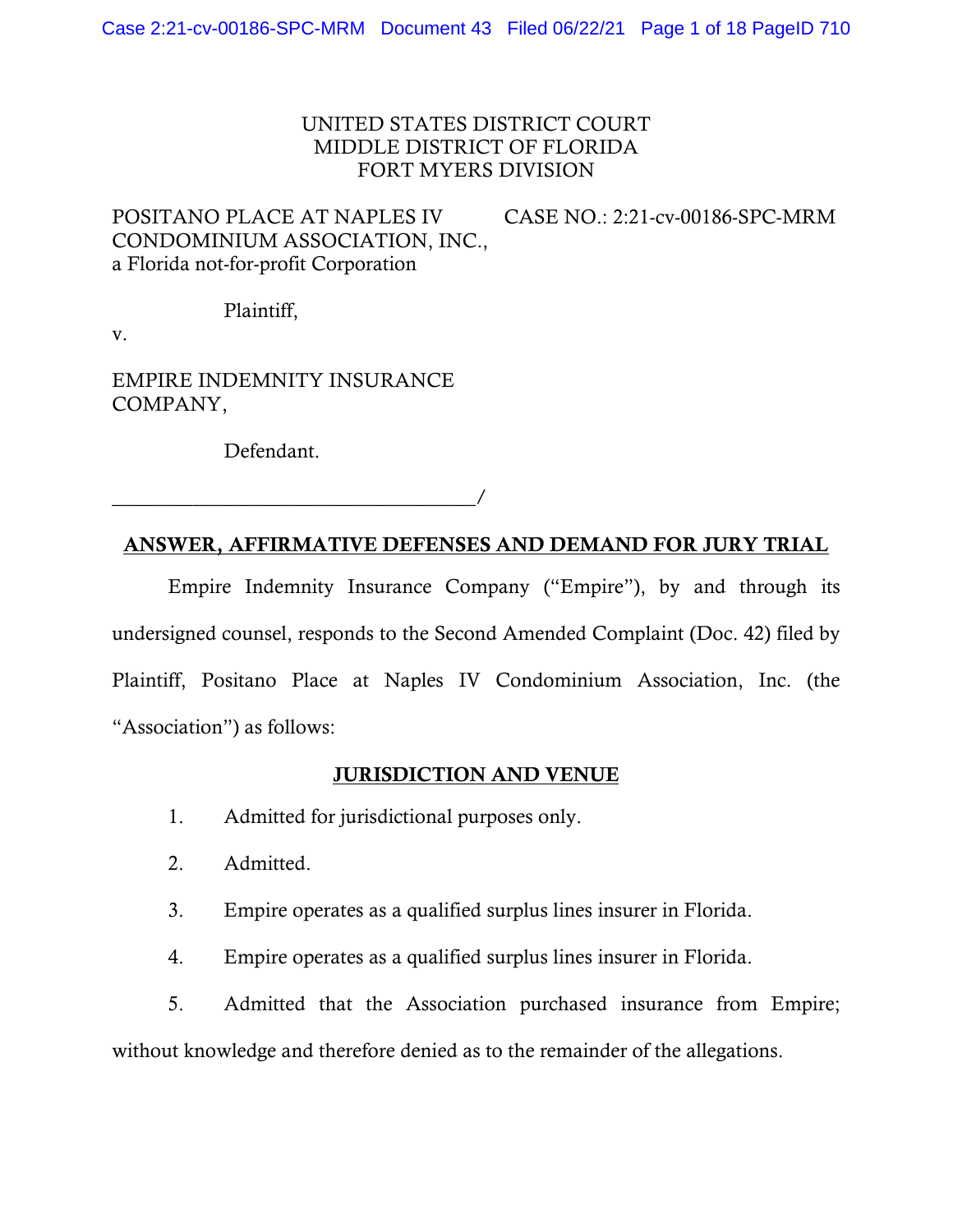6. Admitted that the Association purchased insurance, and that while Exhibit A to the Second Amended Complaint appears to be what it purports to be, Empire will rely on a verified copy of the insurance policy for accuracy and completeness therefore denied at this time that Exhibit A is a complete copy of the policy. Admitted there was a policy in full force and effect.

7. Admitted that the Policy, generally, provides coverage for physical loss as a result of a hurricane event, among other covered events, but denied that the Policy covers the damages the Association seeks in this case.

8. Admitted that the Policy was in full force and effect on or about September 10, 2017; denied as to the remainder of the allegations.

9. Denied.

10. Admitted that Empire inspected the property; remainder of allegations are denied as phrased.

11. Denied.

12. Without knowledge, therefore denied.

13. Admitted that the Association submitted the Proof of Loss attached as Exhibit B, which did not satisfy the terms and conditions of the Policy.

14. Denied.

15. Admitted.

16. Admitted.

17. Denied.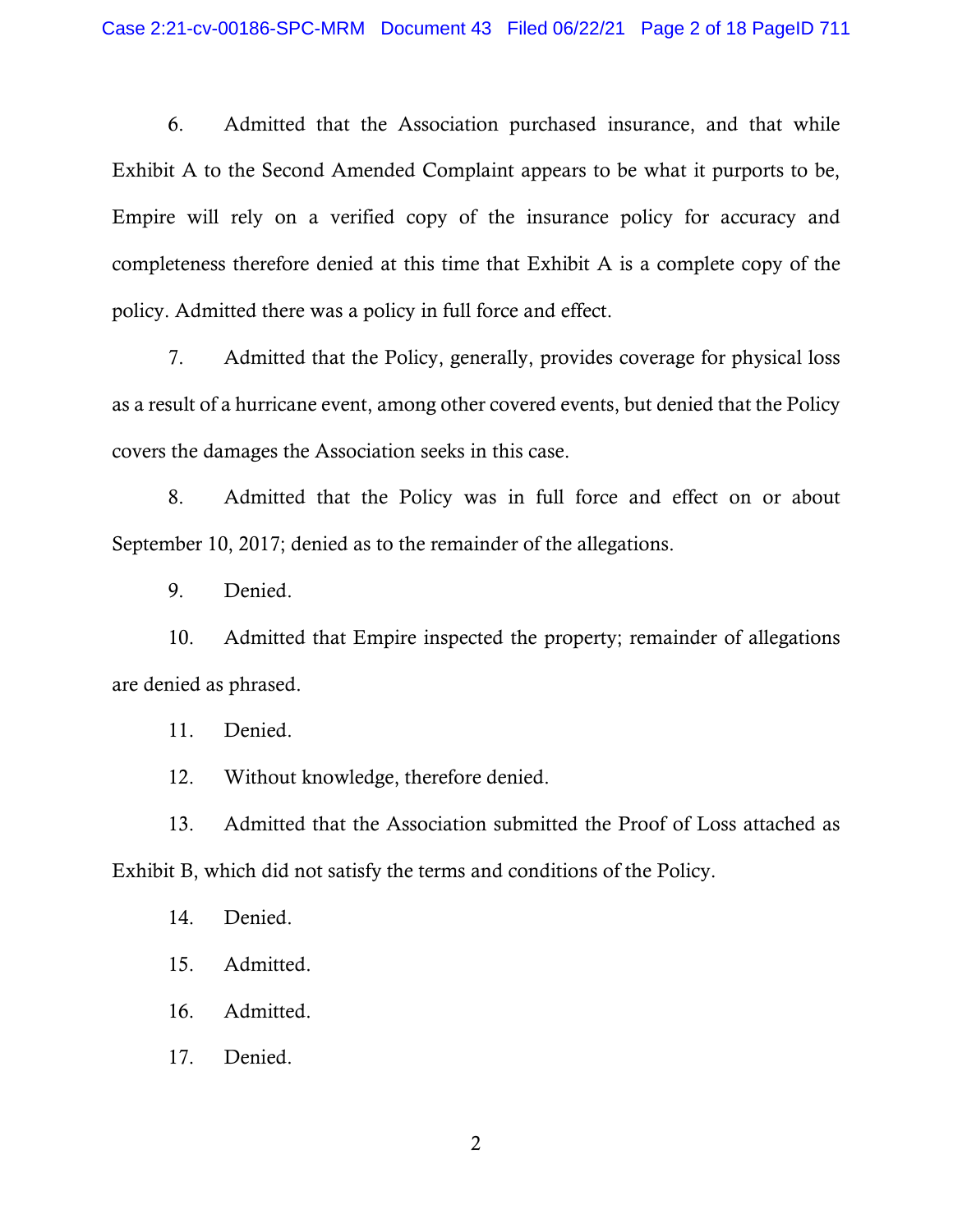18. Admitted that the Association requested appraisal, but denied that the claim is suitable for appraisal and denied that the Association has complied with the policy terms and conditions entitling it to appraisal.

19. Denied, as the claim is not suitable for appraisal and the Association has not complied with the policy terms and conditions entitling it to appraisal.

- 20. Denied.
- 21. Denied.
- 22. Jurisdiction and venue are proper in this federal Court.
- 23. Without knowledge, therefore denied.
- 24. Denied.

# Count I – Specific Performance

25. Empire re-alleges and incorporates paragraphs 1 through 24 as if fully set forth herein.

26. Denied.

27. Admitted that the Association and Empire entered into a contract; remainder of allegations are vague and therefore denied.

28. The Policy speaks for itself. Any allegations inconsistent with a fair reading of the Policy are denied. Denied that the claim is suitable for appraisal and denied that the Association has complied with the policy terms and conditions entitling it to appraisal.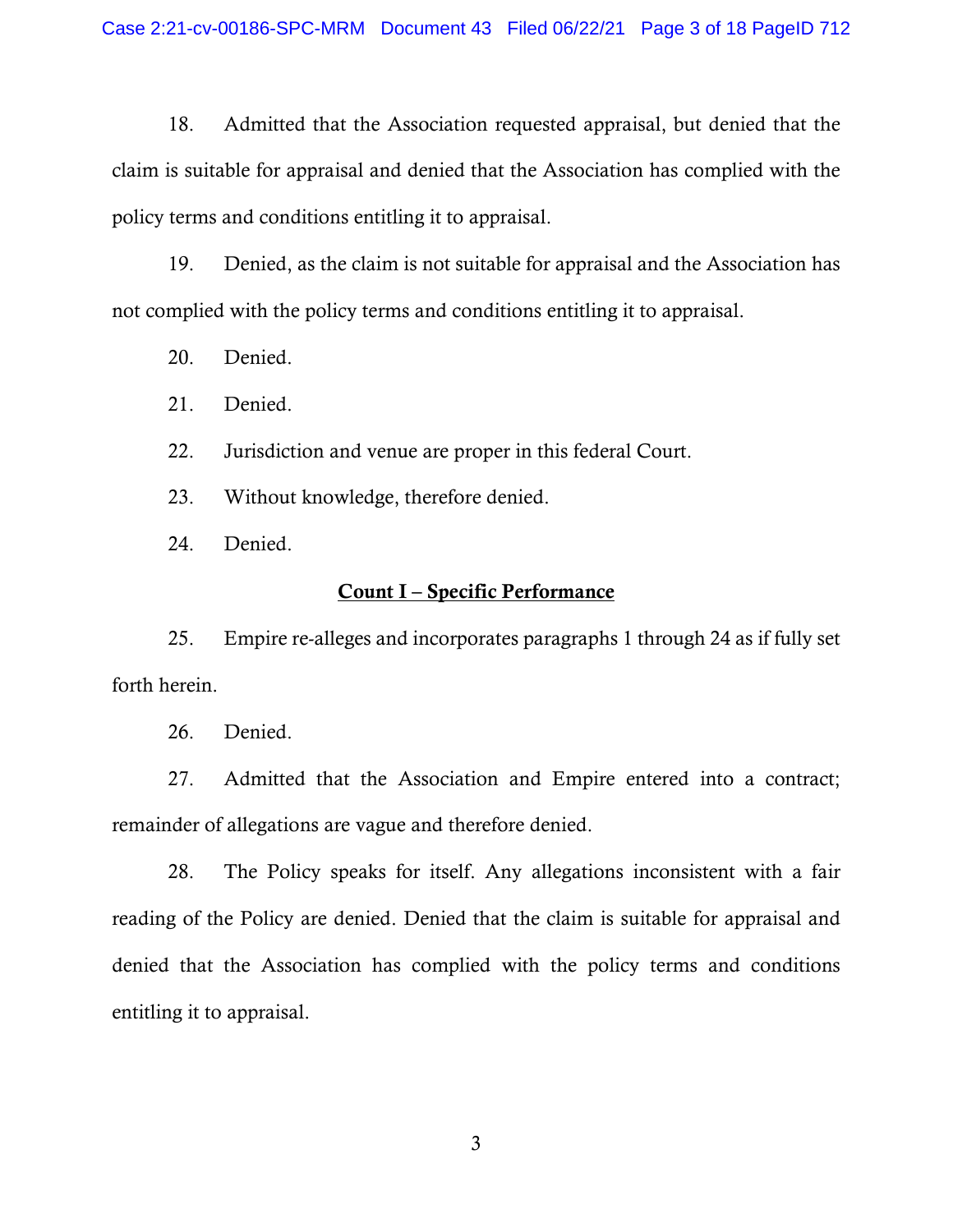29. Admitted that the Association demanded appraisal, but denied that the claim is suitable for appraisal and denied that the Association has complied with the policy terms and conditions entitling it to appraisal.

30. Without knowledge, therefore denied.

31. The Policy speaks for itself. Any allegations inconsistent with a fair reading of the Policy are denied. Admitted that the Association demanded appraisal, but denied that the claim is suitable for appraisal and denied that the Association has complied with the policy terms and conditions entitling the Association to appraisal.

32. Admitted to the extent that coverage issues exist in this case, and Empire has previously informed the Association of same.

- 33. Denied.
- 34. Denied.
- 35. Denied.
- 36. Denied.
- 37. Denied.
- 38. Denied.
- 39. Denied.
- 40. Denied.
- 41. Denied.
- 42. Denied.
- 43. Denied.
- 44. Denied.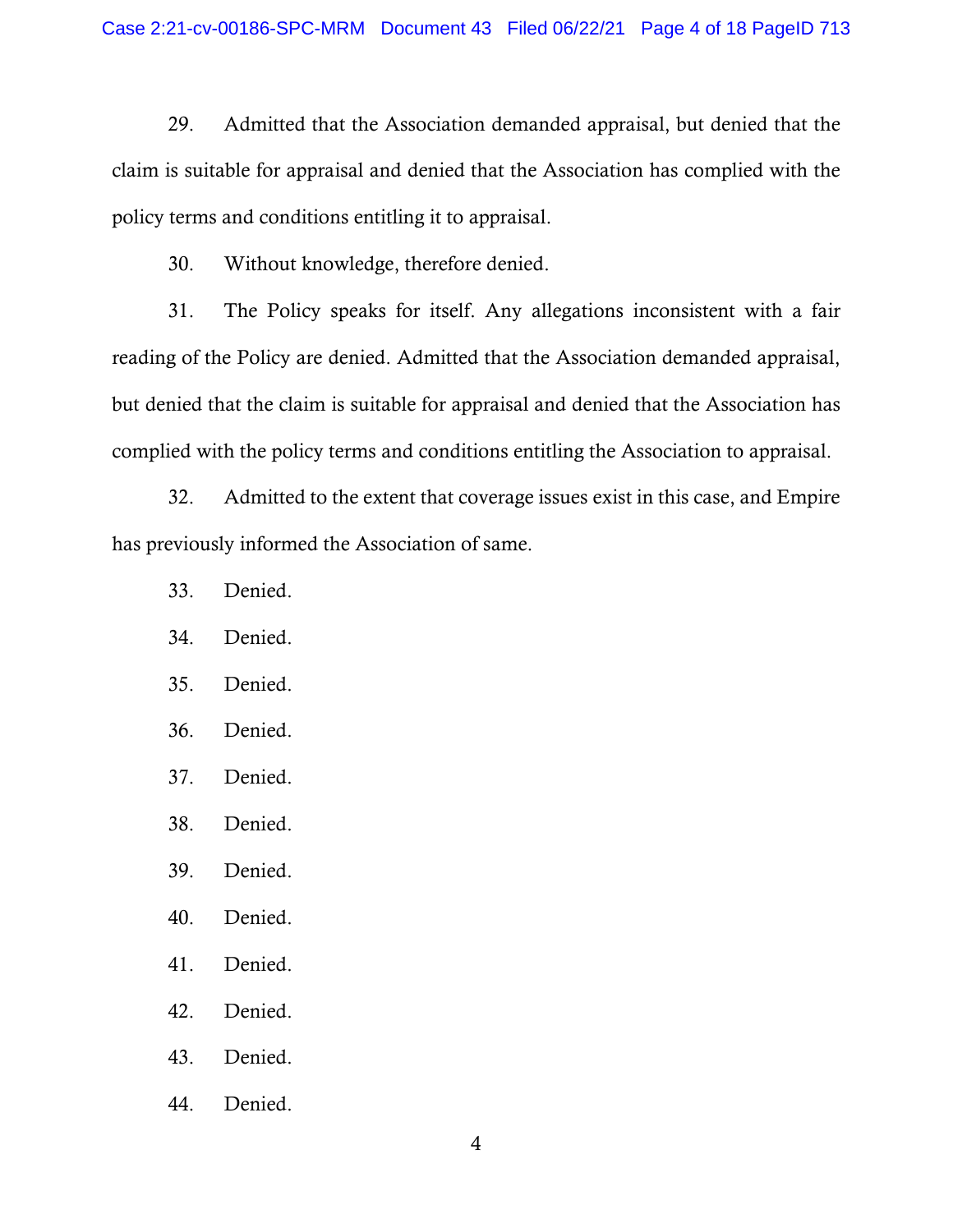# Count II – Breach of Contract (in the alternative)

45. Empire re-alleges and incorporates paragraphs 1 through 24 as if fully set forth herein.

46. Admitted that this purports to be an alternative cause of action for breach of contract; denied that the Association is entitled to any relief.

47. Admitted.

48. Admitted that the Association demanded appraisal, but denied the claim is suitable for appraisal and denied that the Association has complied with the policy terms and conditions entitling it to appraisal.

49. Without knowledge, therefore denied.

- 50. Denied.
- 51. Denied.<sup>1</sup>
- 52. Denied.
- 53. Denied.

 $\overline{a}$ 

# Count III – Declaratory Judgment (in the alternative)

54. Empire re-alleges and incorporates paragraphs 1 through 24 as if fully set forth herein.

<sup>&</sup>lt;sup>1</sup> To the extent that the Association is seeking consequential damages from the alleged breach, the Court has already ruled in this case that the Association is not entitled to such damages (Doc. 26).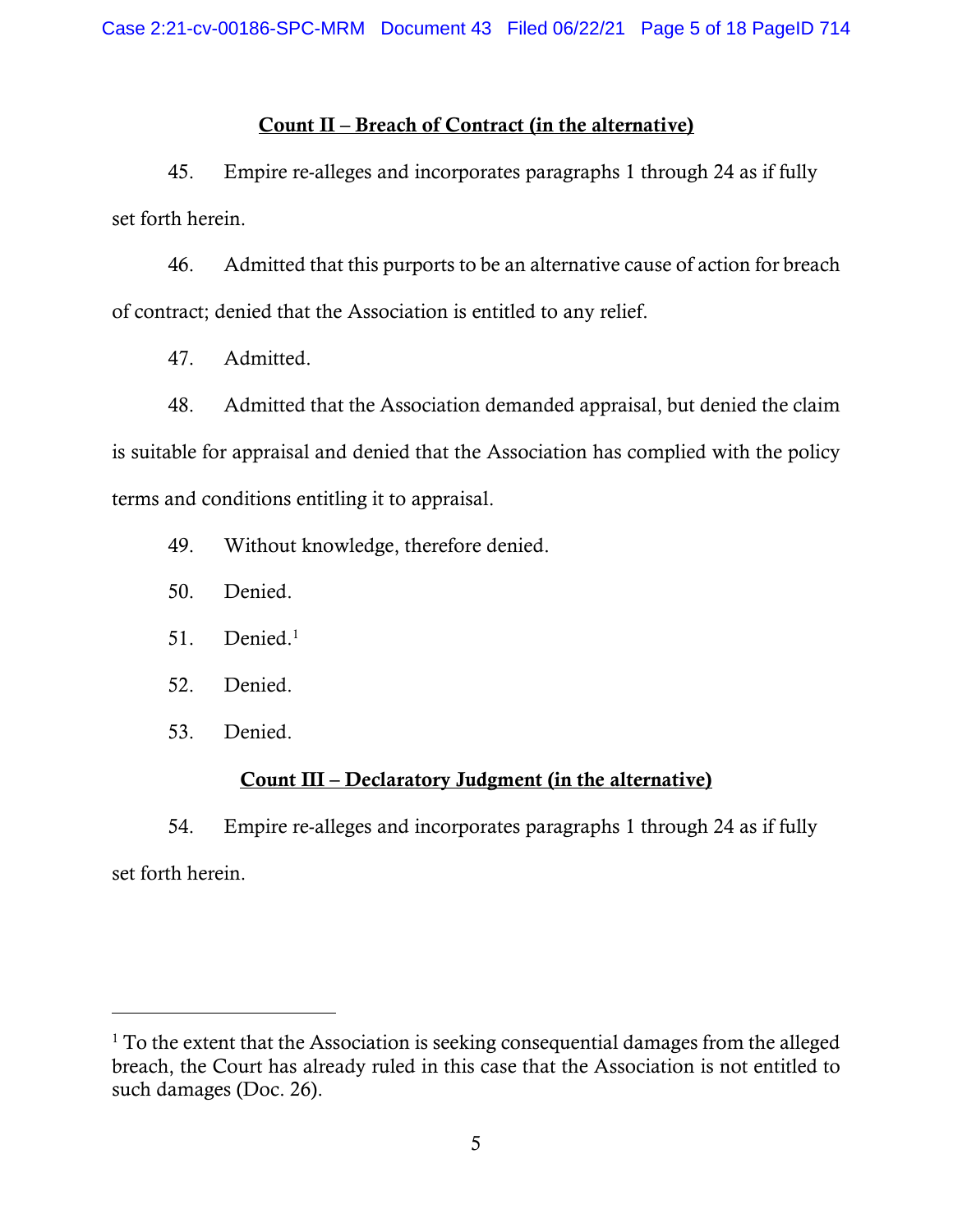55. Admitted that this purports to be a cause of action for Declaratory Judgment; denied that the Association is entitled to any relief.

- 56. Denied.
- 57. Denied.
- 58. Denied.
- 59. Denied.
- 60. Denied.
- 61. Denied.

 $\overline{a}$ 

To the extent a response is required to the "Wherefore" clause and to its subparagraphs a through k, denied.

# AFFIRMATIVE AND OTHER DEFENSES<sup>2</sup>

# FIRST DEFENSE

As part of its claim, the Association is not seeking to recover amounts it actually spent on repairs or replacement. The Association is seeking to recover amounts for the replacement of windows and doors and other items, but the Association has not completed such repair or replacements. Further, the Association has not notified Empire of its intent to have the loss or damage settled on an actual cash basis.

<sup>&</sup>lt;sup>2</sup> Some of these defenses are raised to ensure that the matters are clearly at issue, even though they may or may not be conditions precedent or affirmative defenses. Florida law is unclear on the matters concerning conditions precedent and affirmative defenses, and whether any policy terms, conditions, and limitations must be raised as unfulfilled conditions precedent, affirmative defenses, or neither. Therefore, out of an abundance of caution and clarity, such defenses, affirmative or otherwise, are raised here.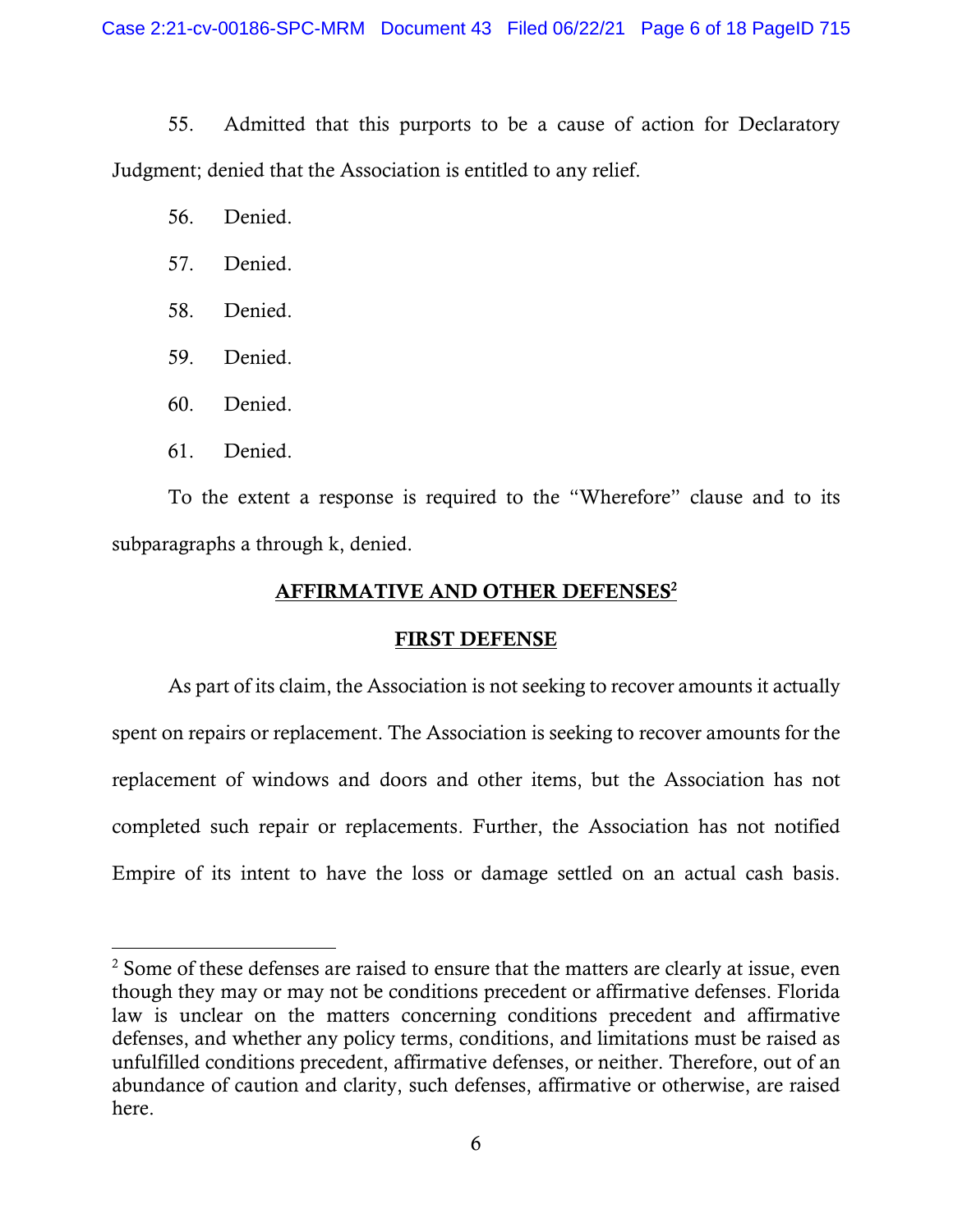Therefore, Empire has not breached the Policy and the Association cannot recover for

any amounts not within the terms of coverage for Replacement Cost coverage. The

Policy provides, in relevant part:

# $G.$  Optional Coverages<sup>3</sup>

If shown as applicable in the Declarations, the following Optional Coverages apply separately to each item.

\*\*\*

# 3. Replacement Cost

 $\overline{a}$ 

a. Replacement Cost (without deduction for depreciation) replaces Actual Cash Value in the Loss Condition, Valuation, of this Coverage Form.

\*\*\*

- c. You may make a claim for loss or damage covered by this insurance on an actual cash value basis instead of a replacement cost basis. In the event you elect to have loss or damage settled on an actual cash value basis, you may still make a claim for the additional coverage this Optional Coverage provides if you notify us of your intent to do so within 180 days after the loss or damage.
- d. We will not pay on a replacement cost basis for any loss or damage:
	- (1) Until the lost or damaged property is actually repaired or replaced; and
	- (2) Unless the repairs or replacement are made as soon as reasonably possible after the loss or damage.
- e. We will not pay more for loss or damage on a replacement cost basis than the least of  $(1)$ ,  $(2)$  or  $(3)$ , subject to f. below:
	- (1) The Limit of Insurance applicable to the lost or damaged property;

<sup>&</sup>lt;sup>3</sup> The Declarations page of the Policy has the optional Replacement Cost coverage marked with an "X," indicating that this Optional Coverage provision applies.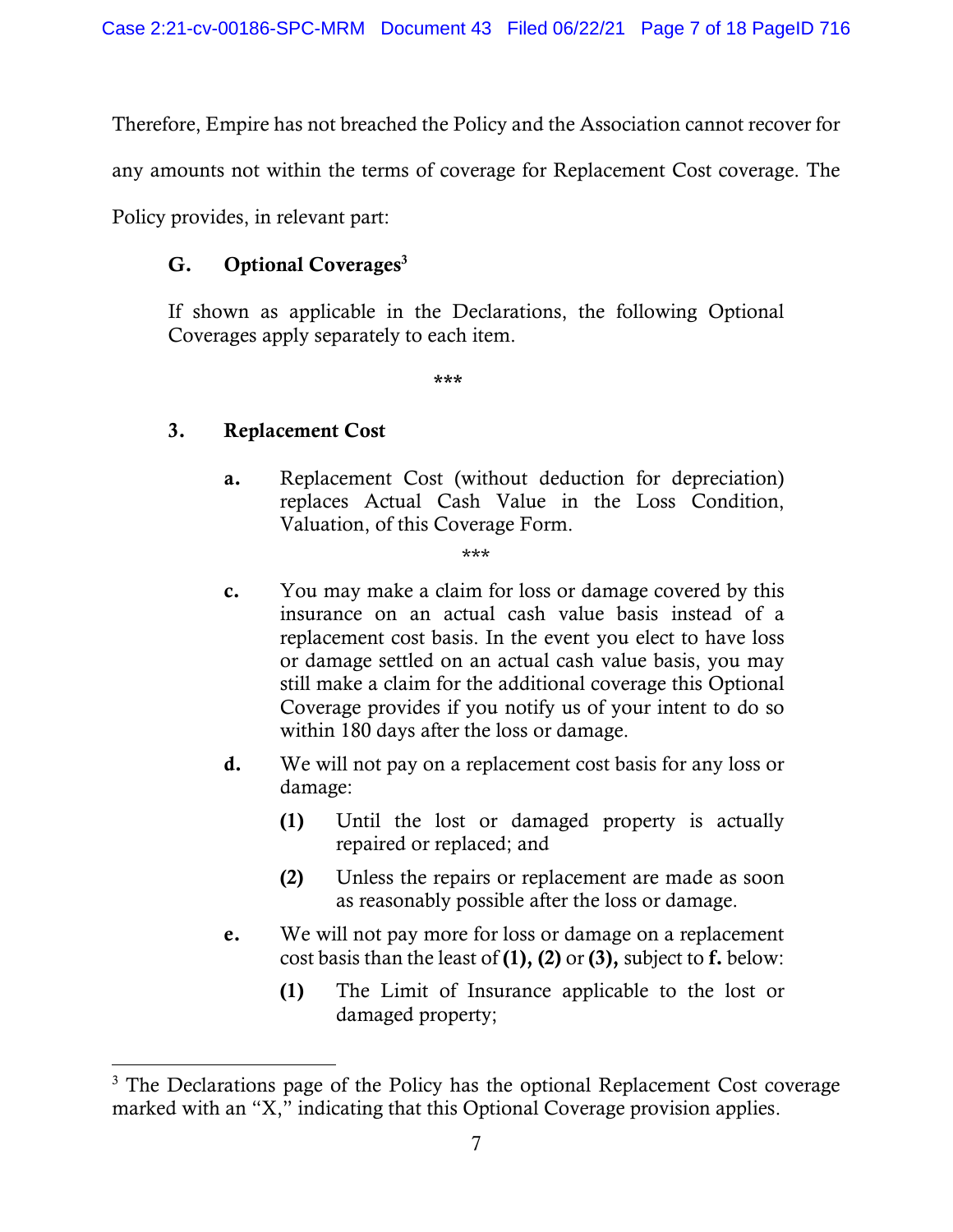- (2) The cost to replace the lost or damaged property with other property;
	- (a) Of comparable material and quality; and
	- (b) Used for the same purpose; or
- (3) The amount actually spent that is necessary to repair or replace the lost or damaged property.

\*\*\*

### SECOND DEFENSE

The Association has not performed repairs as soon as reasonably possible and therefore is barred from recovering in any action based on actual repair costs. The Policy provides, in relevant part:

# 3. Replacement Cost

\*\*\*

- d. We will not pay on a replacement cost basis for any loss or damage:
	- (1) Until the lost or damaged property is actually repaired or replaced; and
	- (2) Unless the repairs or replacement are made as soon as reasonably possible after the loss or damage.

\*\*\*

# THIRD DEFENSE

Ordinance or law related costs are not recoverable if repairs were not done as soon as reasonably possible after the loss or damage or in any event later than two years after the date of loss. The Association secured extensions, including a 180-day day extension, from Empire in writing, as allowed by the Policy, and still did not complete repairs. Further, such coverage applies only in response to the minimum requirements of the ordinance or law. The Policy provides, in relevant part: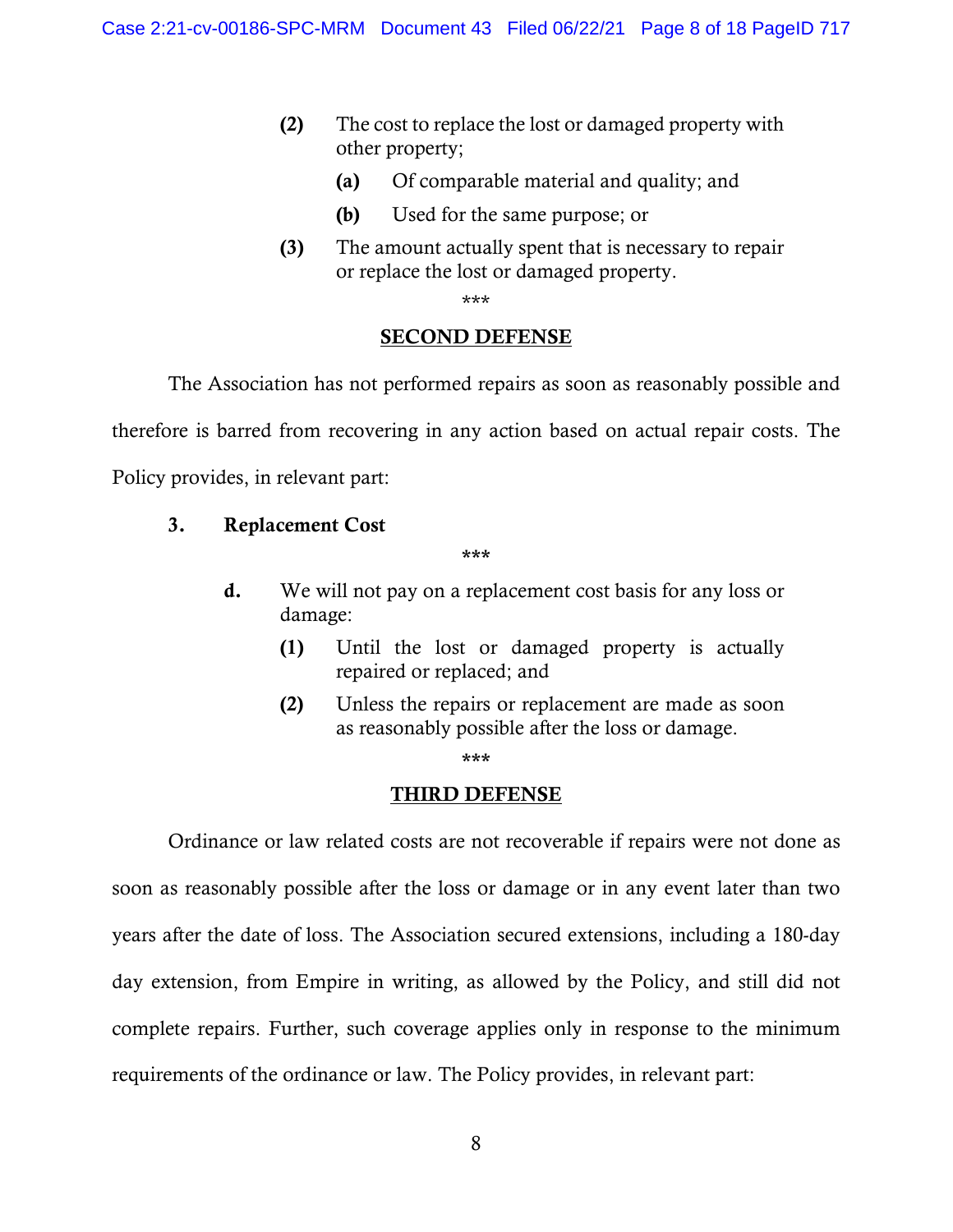\*\*\*

# ORDINANCE OR LAW COVERAGE

\*\*\*

D. Coverage

\*\*\*

### 3. Coverage C – Increased Cost of Construction Coverage

- a. With respect to the building that has sustained direct physical damage, we will pay the increased cost to:
	- (1) Repair or reconstruct damaged portions of that building; and/or
	- (2) Reconstruct or remodel undamaged portions of that building, whether or not demolition is required;

when the increased cost is a consequence of enforcement of the minimum requirements of the ordinance or law.

However:

- (1) This coverage applies only if the restored or remodeled property is intended for similar occupancy as the current property, unless such property is not permitted by zooming or land use ordinance or law.
- (2) We will not pay for the increase cost of construction if the building is not repaired, reconstructed or remodeled.

The Coinsurance Additional Condition does not apply to Increased Cost of Construction Coverage.

\*\*\*

E. Loss Payment

\*\*\*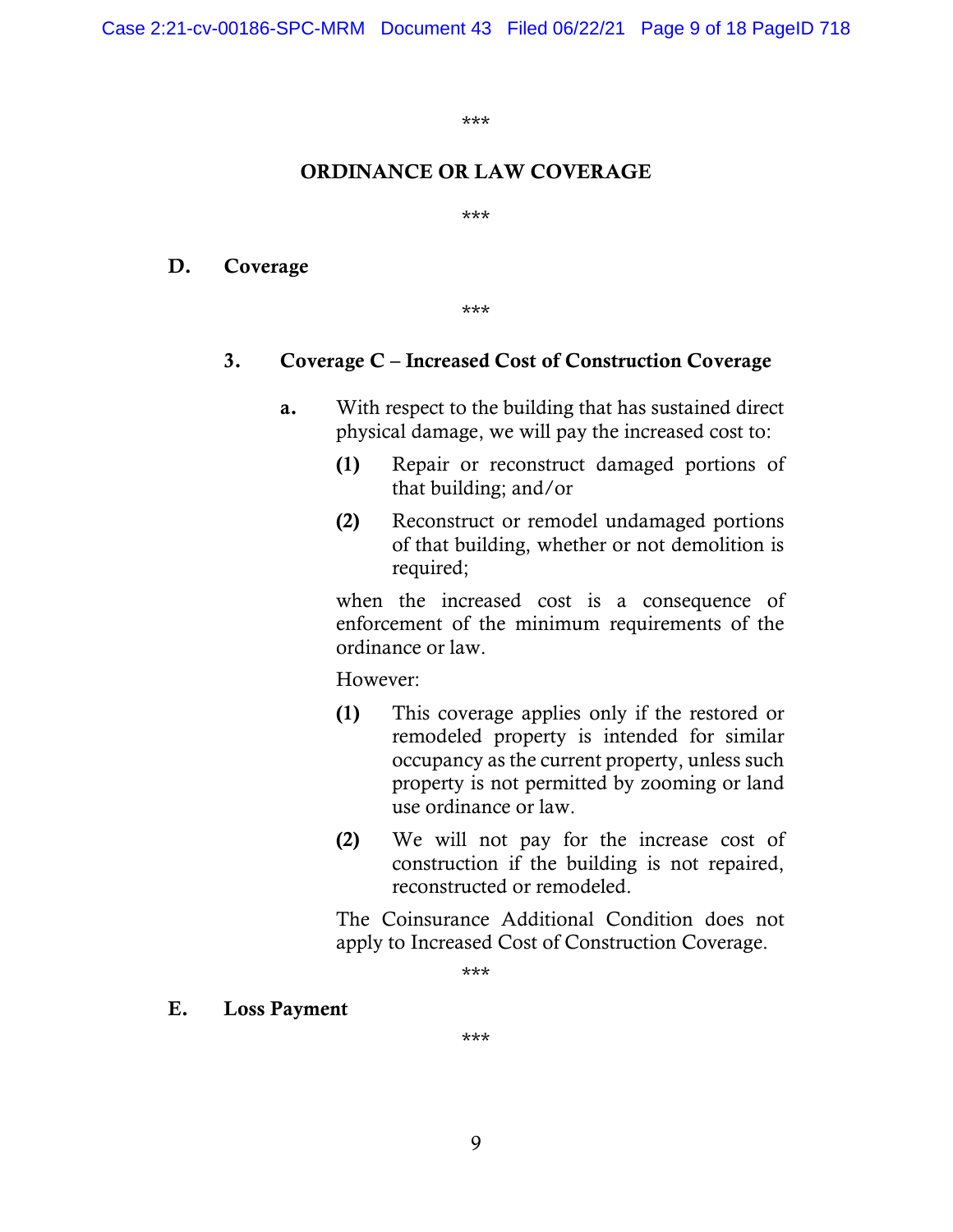- 4. Unless Paragraph E.5. applies, loss payment under Coverage C – Increased Cost of Construction Coverage will be determined as follows:
	- a. We will not pay under Coverage C:
		- (1) Until the property is actually repaired or replaced, at the same or another premises; and
		- (2) Unless the repairs or replacement are made as soon as reasonably possible after the loss or damage, not to exceed two years. We may extend this period in writing during the two years.
	- b. If the building is repaired or replaced at the same premises, or if you elect to rebuild at another premises, the most we will pay under Coverage C is the lesser of:
		- (1) The increased cost of construction at the same premises; or
		- (2) The applicable Limit of Insurance shown for Coverage C in the Schedule above.
	- c. If the ordinance or law requires relocation to another premises, the most we will pay under Coverage C is the lesser of:
		- (1) The increased cost of construction at the new premises; or
		- (2) The applicable Limit of Insurance shown for Coverage C in the Schedule above.

\*\*\*

## FOURTH DEFENSE

The Policy requires that the Association give prompt notice of the loss or damage. That did not happen as Hurricane Irma struck on September 10, 2017, and the Association gave first notice of loss to Empire six months later on or around March 16, 2018. The Policy requires: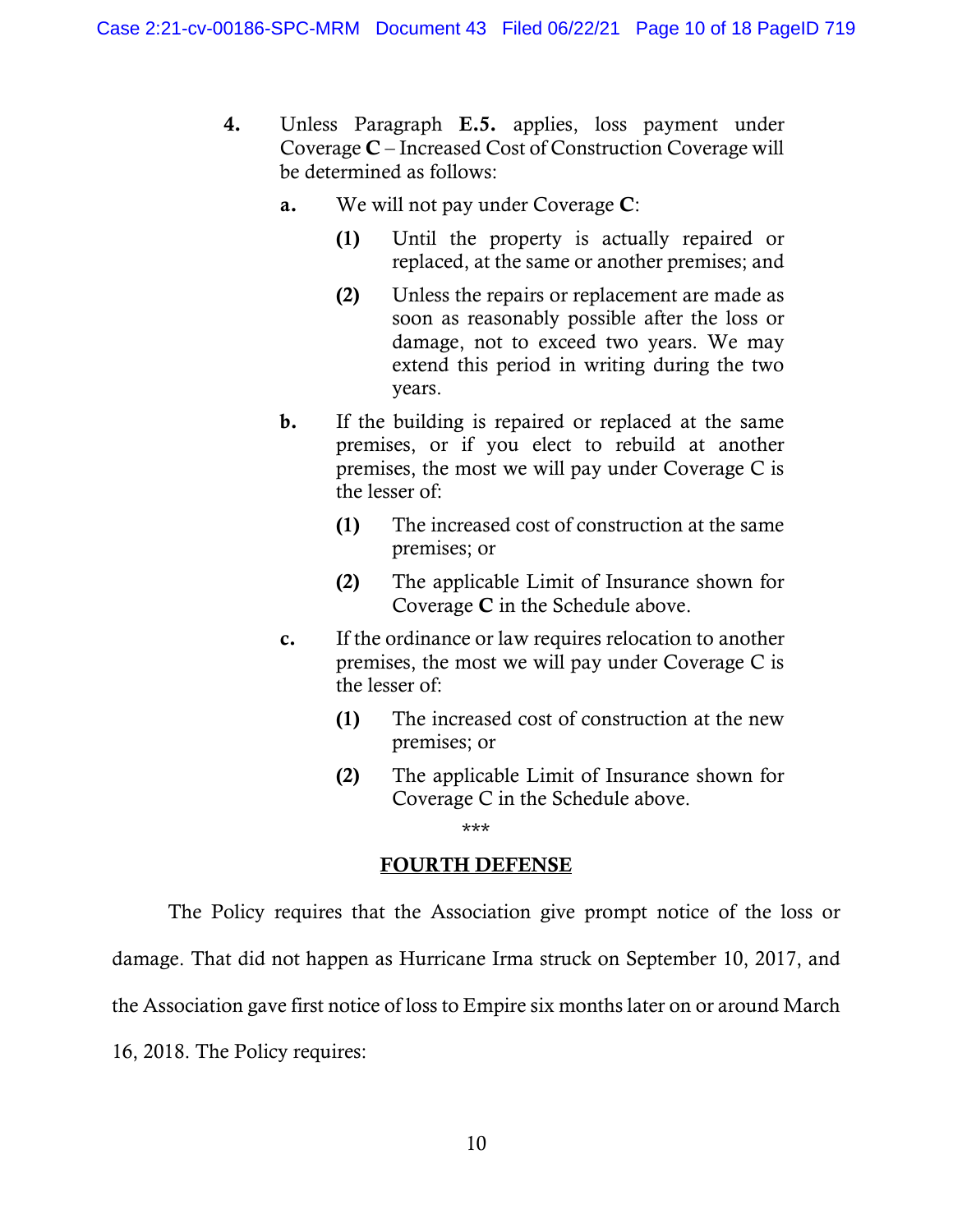# 3. Duties In the Event Of Loss Or Damage

a. You must see that the following are done in the event of loss or damage to Covered Property:

\*\*\*

- (2) Give us prompt notice of the loss or damage. Include a description of the property involved.
- (3) As soon as possible, give us a description of how, when and where the loss or damage occurred.

\*\*\*

### FIFTH DEFENSE

To the extent the Association did not make supplemental claims within three years after Hurricane Irma, such claims are barred under section 627.70132, Florida Statutes.

## SIXTH DEFENSE

There are buildings for which there was no covered damage and, therefore, if appraisal is appropriate at all, it cannot include those buildings.

### SEVENTH DEFENSE

Whether interior damage is covered is also not a proper matter for appraisal given that it involves application of policy terms to determine whether such damage is covered.

### EIGHTH DEFENSE

Empire denied coverage for roofs, windows and doors and the individual roofs, windows and doors denied entirely by Empire should not be the subject of appraisal, else the appraisal would improperly determine whether Empire breached by denying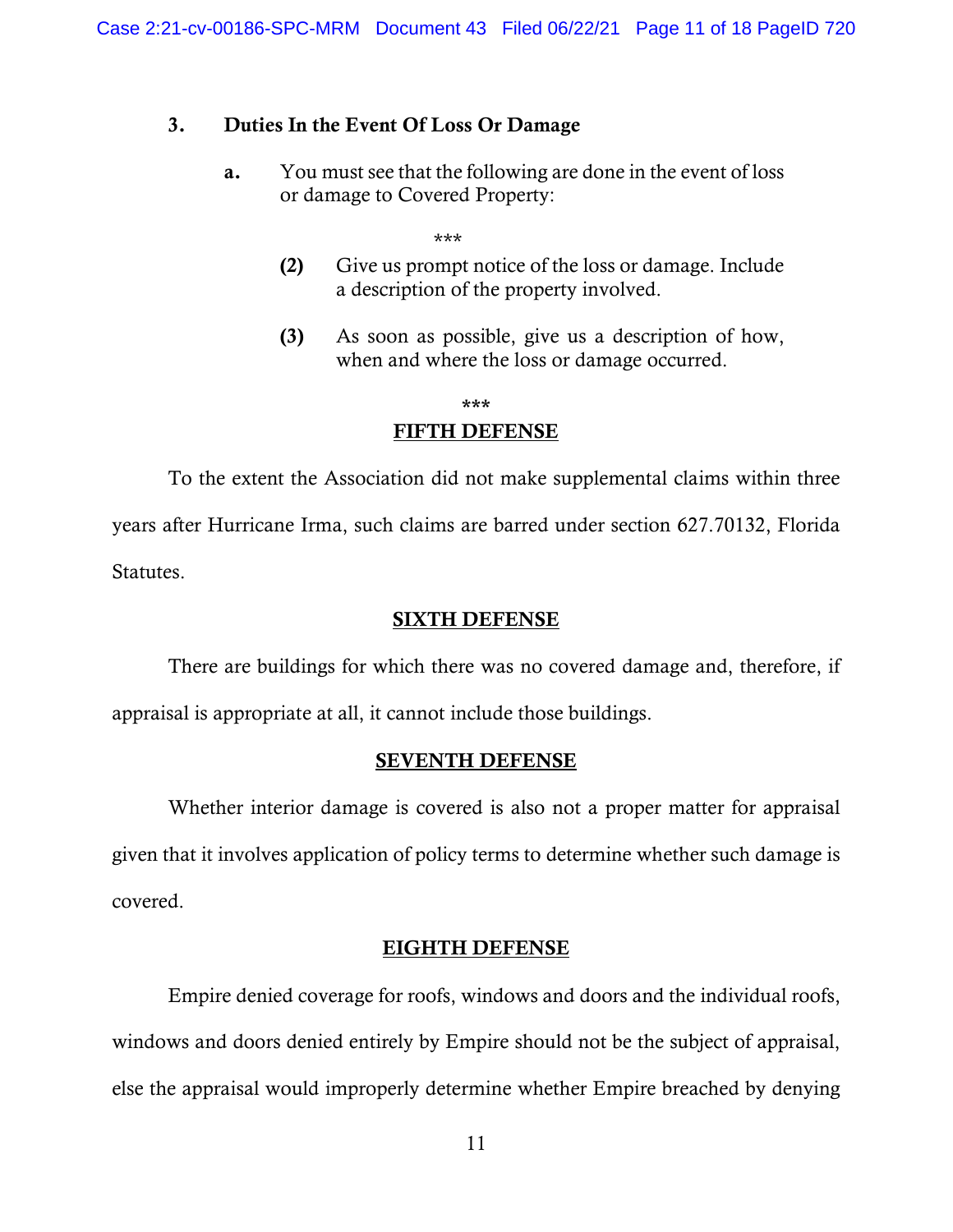coverage. Having appraisers, not subject to any arbitration code, determine that Empire should have covered roofs, windows and doors claimed as damaged would amount to a determination by the appraisers that Empire breached by denying coverage, improperly ousting this Court of jurisdiction of determining whether Empire breached and depriving Empire of Due Process and the right to a jury trial under the U.S. Constitution.

### NINTH DEFENSE

Empire informed the Association that it did not agree with the Association's plans to replace the roofs in their entirety and that if the Association replaced the roofs, the Association was doing so as a business decision and the Association would be solely responsible for the costs.

#### TENTH DEFENSE

The Association is barred by the equitable doctrine of "unclean hands" because either it or its agents submitted a grossly inflated claim with no legitimate basis in wellfounded expert opinion on causation, scope of damage, and scope of repairs and pricing. In summary, the claim is founded upon arbitrary methodology, *i.e.*, "junk science." The Association, through the agents it hired to prepare the claim, either knew or have reason to know that the damages and pricing are grossly inflated. The Association's claim, therefore, amounts to a sham.

The claim that all of the roofs require replacement due to Hurricane Irma and that every single window and door were damaged and require replacement is a sham. Claiming that the roof tiles were damaged by "uplift" and "chattering," for instance,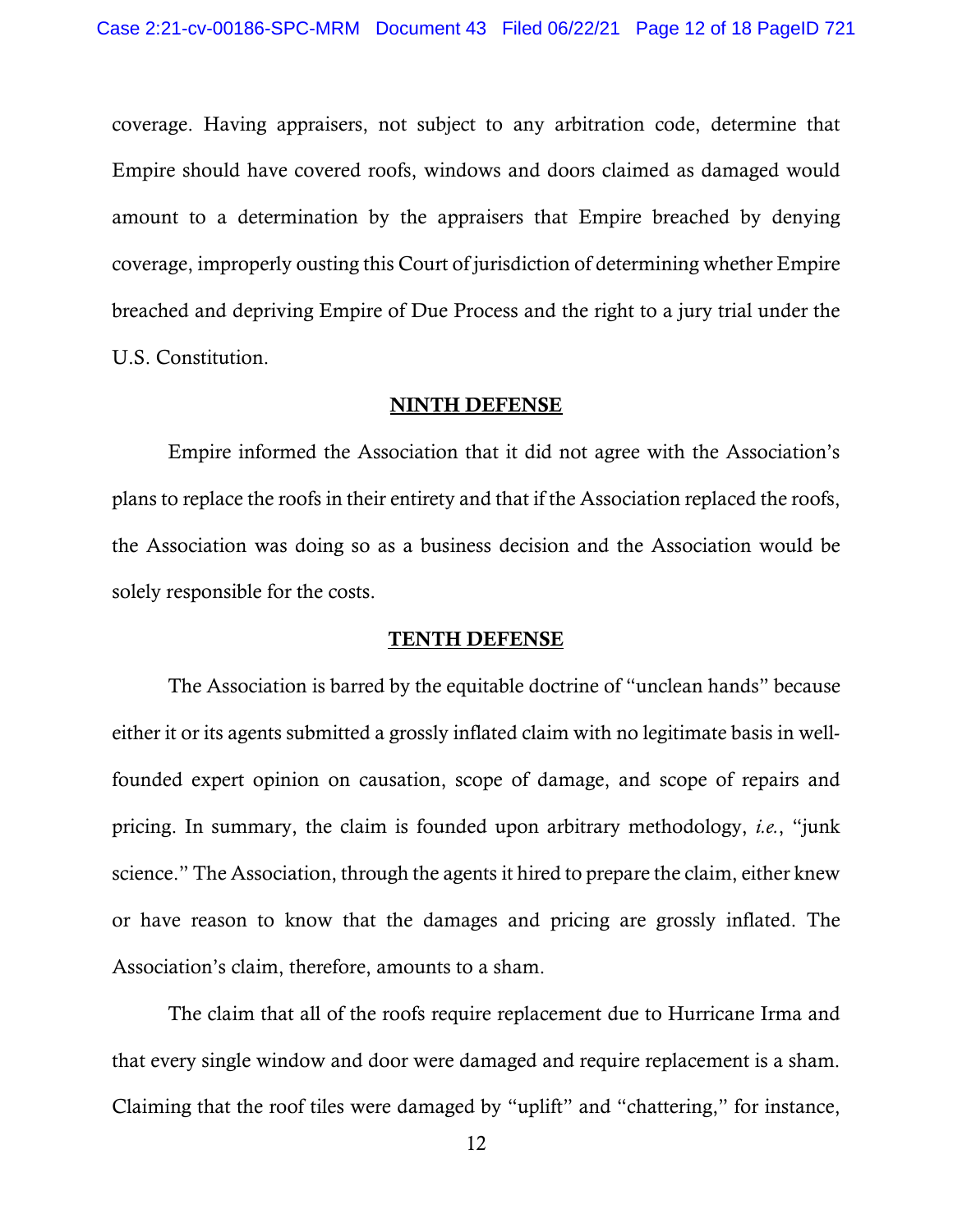is based on wild supposition without any scientific bases. As far as the windows and doors, only a fraction of them were sampled, and the testing and assessments were based on methodologies used by the Association's agents to knowingly inflate the claim with the goal of having an appraisal consider and compromise a sham claim rather than one presented in good faith based on legitimate expert opinions.

### ELEVENTH DEFENSE

By submitting claims for the replacement of the roofs, windows and doors based on "junk science," as outlined in the preceding defense, the Association, through its agents and representatives, has breached its duty to cooperate under the Policy. The Policy provides, in part:

# 3. Duties In The Event Of Loss or Damage

a. You must see that the following are done in the event of loss or damage to Coverage Property:

\*\*\*

(8) Cooperate with us in the investigation or settlement of the claim.

\*\*\*

### TWELFTH DEFENSE

The Policy contains payment limitations. For instance, the Policy does not cover the cost to replace the entire roof where only a few tiles needed to be replaced but the original tiles were discontinued by the manufacturer. The Policy covers the *least* of the cost to replace the lost or damaged property (*i.e.*, roof tile) with other tile of comparable material and quality and used for the same purpose or the amount actually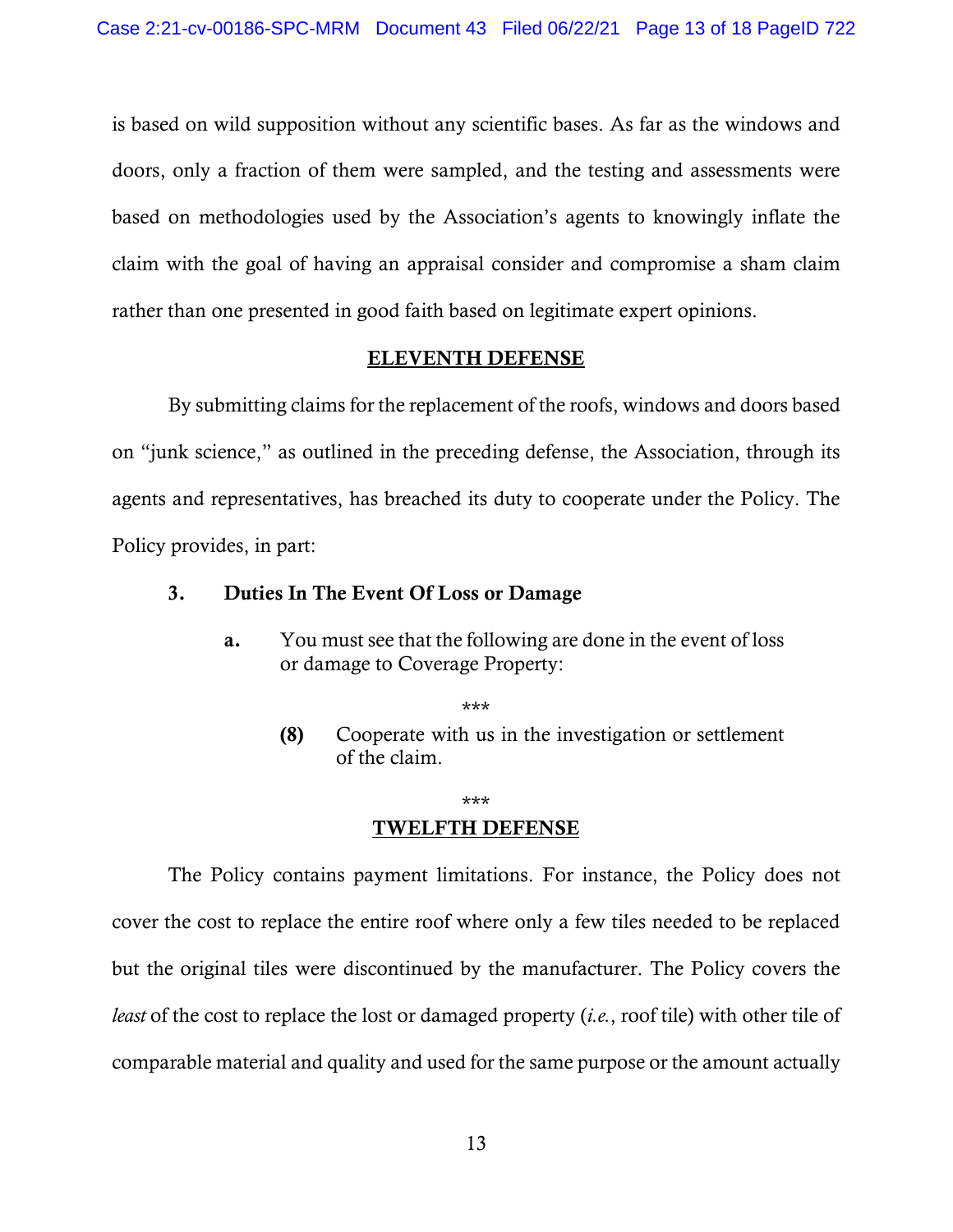spent that is necessary to repair or replace the lost or damaged tile. The Policy provides, in relevant part:

# 3. Replacement Cost

\*\*\*

- e. We will not pay more for loss or damage on a replacement cost basis than the least of  $(1)$ ,  $(2)$  or  $(3)$ , subject to f. below:
	- (1) The Limit of Insurance applicable to the lost or damaged property;
	- (2) The cost to replace the lost or damaged property with other property;
		- (a) Of comparable material and quality; and
		- (b) Used for the same purpose; or
	- (3) The amount actually spent that is necessary to repair or replace the lost or damaged property.

\*\*\*

# THIRTEENTH DEFENSE

The Policy requires each party to "select a competent and impartial appraiser."

The Association retained Keys Claims Consultants, LLC, which is not an impartial appraiser. Therefore, the Association breached the Policy and is not entitled to appraisal.

# FOURTEENTH DEFENSE

The damages complained of are the result of settling, cracking or expansion,

which the Policy does not cover. The Policy states:

# A. Covered Causes Of Loss

When Special is shown in the Declarations, Covered Causes of Loss means Risks Of Direct Physical Loss unless the loss is: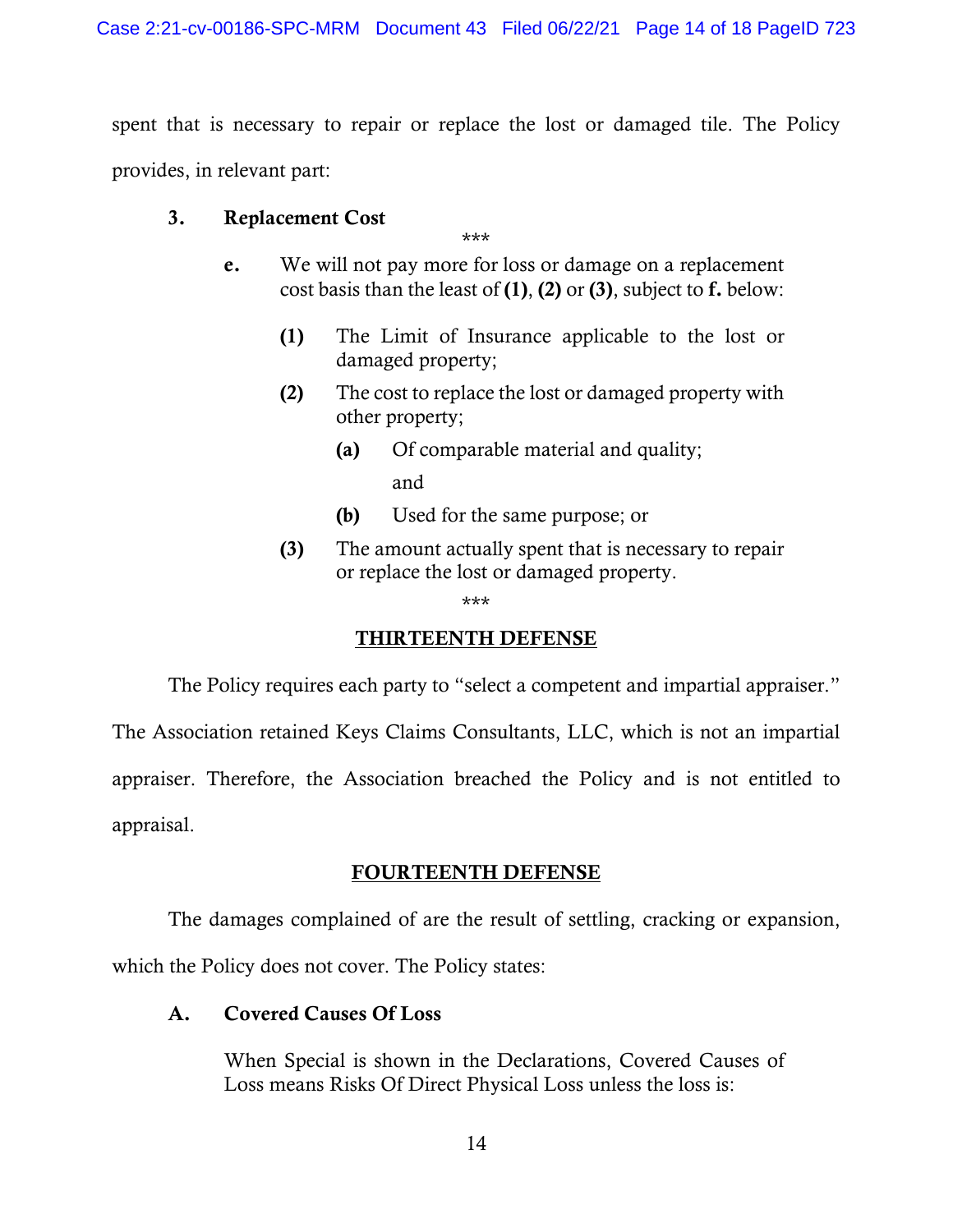- 1. Excluded in Section B., Exclusions; or
- 2. Limitations in Section C., Limitations;

that follow,

# B. Exclusions

\*\*\*

2. We will not pay for loss of damage caused by or resulting from any of the following:

\*\*\*

(4) Settling, cracking, shrinking or expansion;

\*\*\*

# FIFTEENTH DEFENSE

The damages complained of consist of pre-existing design and construction defects as evidenced by the Association's prior construction defect litigation that concerned the stucco, roofs, windows and doors, among other things, and repairs were not made to the stucco, roofs, windows and doors following the litigation that ended in 2014. The Policy does not cover faulty, inadequate or defective design, workmanship and materials used in construction. The Policy provides:

# A. Covered Causes Of Loss

When Special is shown in the Declarations, Covered Causes of Loss means Risks Of Direct Physical Loss unless the loss is:

- 1. Excluded in Section B., Exclusions; or
- 2. Limitations in Section C., Limitations;

that follow,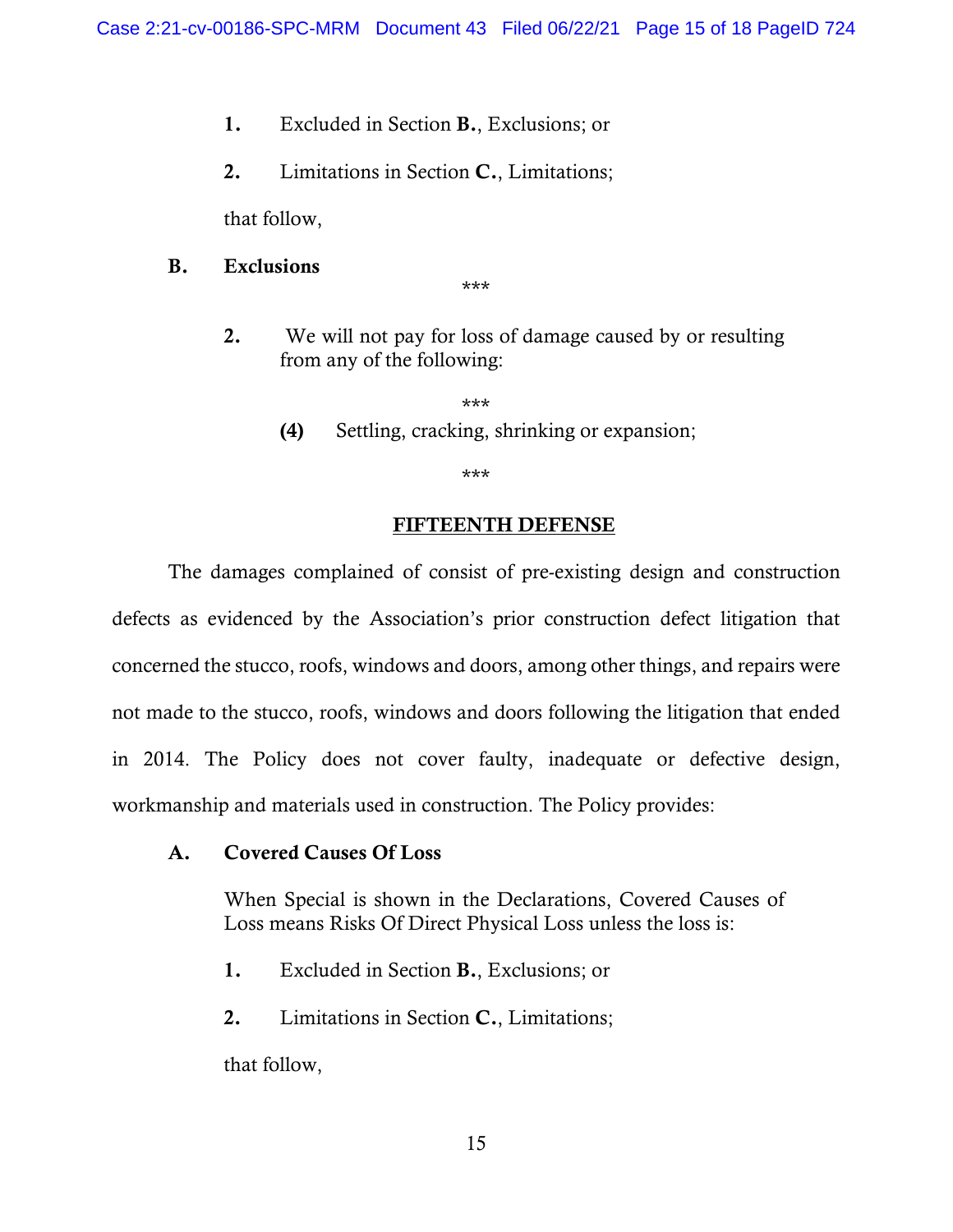# B. Exclusions

3. We will not pay for loss or damage caused by or resulting from any of the following, 3.a. through 3.c. But if an excluded cause of loss that is listed in 3.a. through 3.c. results in a Covered Cause of Loss, we will pay for the loss or damage caused by that Covered Cause of Loss.

\*\*\*

- c. Faulty, inadequate or defective:
	- (1) Planning, zoning, development, surveying, siting;
	- (2) Design, specifications, workmanship, repair, construction, renovation, remodeling, grading, compaction;
	- (3) Materials used in repair, construction, renovation or remodeling; or
	- (4) Maintenance;

of part of all of any property on or off the described premises.

\*\*\*

# SIXTEENTH DEFENSE

Count I for specific performance does not state a proper cause of action because an adequate remedy at law exists, disqualifying specific performance to compel appraisal as an available remedy.

# SEVENTEENTH DEFENSE

Count I for specific performance actually seeks a mandatory injunction, but Count I fails to sufficiently state entitlement to injunctive relief. To successfully compel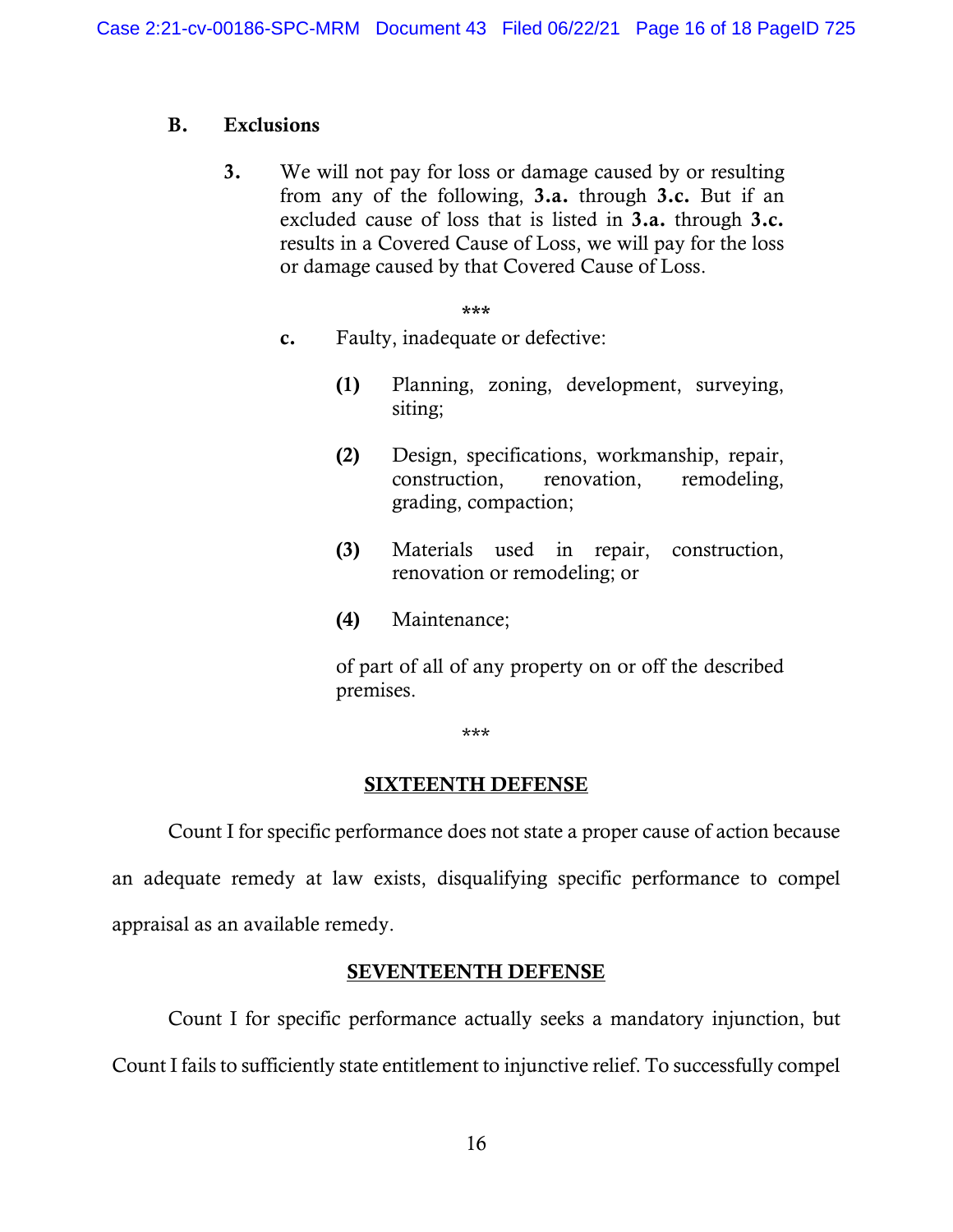Empire into appraisal through injunctive relief, the Association must plead that: "(1) it has a substantial likelihood of success on the merits; (2) irreparable injury will be suffered unless the injunction issues; (3) the threatened injury to the movant outweighs whatever damage the proposed injunction may cause the opposing party; and (4) if issued, the injunction would not be adverse to the public interest." *KH Outdoor, LLC v. City of Trussville*, 458 F.3d 1261, 1268 (11th Cir. 2006). A court should not grant a mandatory injunction "except in rare instances in which the facts and law are clearly in favor of the moving party." *Haddad v. Arnold*, 784 F.Supp. 1284, 1295 (M.D. Fla. 2010) (quoting *Exhibitors Poster Exch. v. Nat'l Screen Serv. Corp.,* 441 F.2d 560, 561 (5th Cir. 1971)).

### EIGHTEENTH DEFENSE

Count II for breach of contract fails to state a cause of action because it improperly seeks damages not governed by the terms and conditions of the insurance policy. Further, to the extent that Count II seeks consequential damages, such damages are improper and disallowed, which this Court has already ruled (Doc. 24).

#### NINTEENTH DEFENSE

Count II seeks breach of contract for Empire's alleged failure to agree to appraisal; however, Empire did not breach where there are no covered damages. Appraisal is not appropriate where there is no covered damage and so Empire could not have breached the insurance contract.